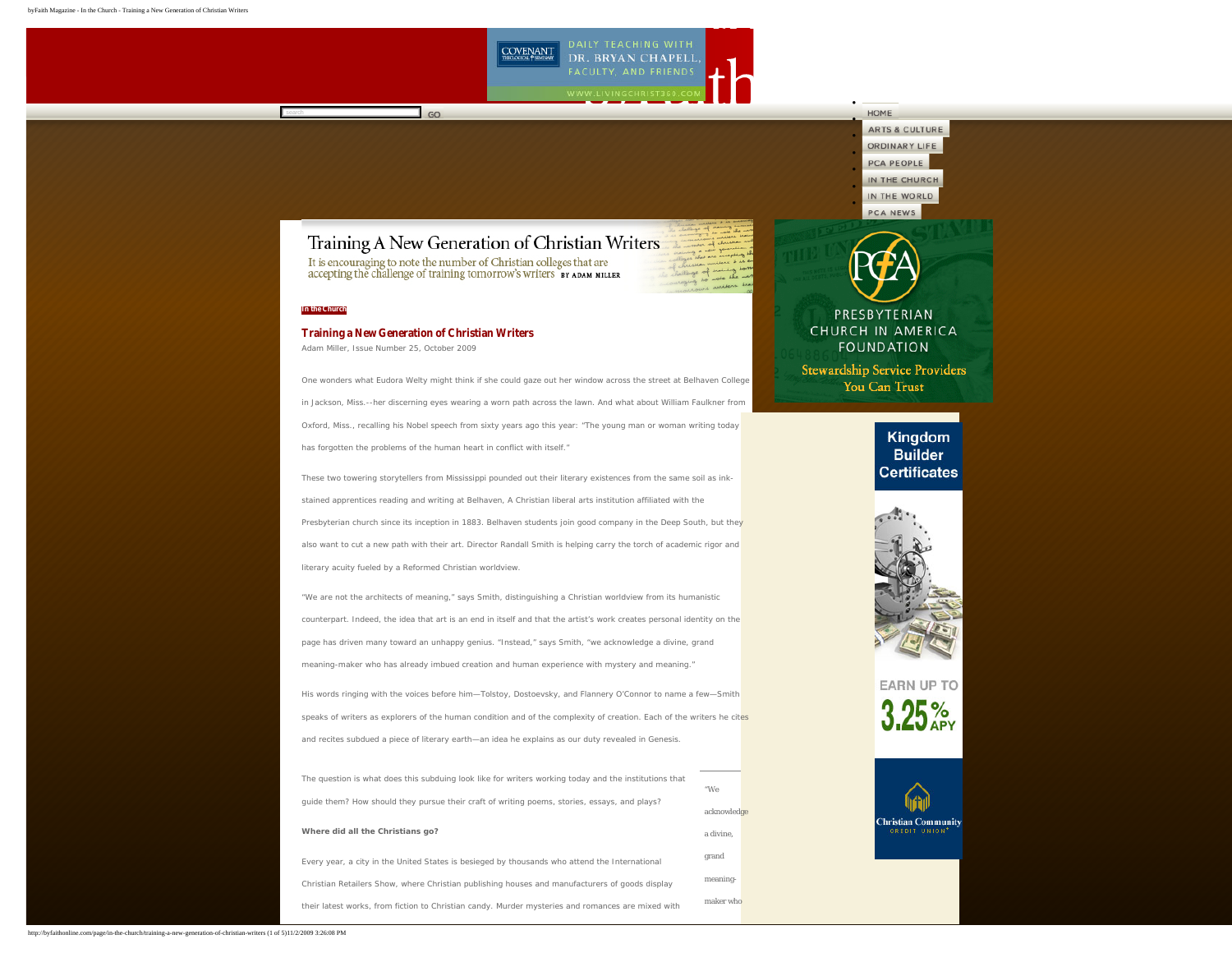| apocalyptic thrillers and are scooped up by Christian bookstore owners trying to stay alive. But,      |             |
|--------------------------------------------------------------------------------------------------------|-------------|
| when you walk into any given Christian bookstore, you're not liikely to find an abundance of books     | imbued      |
| that examine the human condition in any non-exaltant way.                                              | creation    |
|                                                                                                        | and human   |
| While plenty is written about John Doe running through sketchy eschatology in an end times             | experience  |
| thriller, where's the good story of a man dealing with the agony of an estranged son or a collection   | with        |
| of essays that chronicles an undertaker's dealings with death (think Thomas Lynch)?                    | mystery and |
| "Christians specialized," says Smith. "We started writing just for ourselves, for an ingrown, Baptist- | meaning."   |
| married-to-a-Presbyterian, politically conservative, home-schooling, God-bless-America audience.       | Randall     |
| We adopted genres and literary styles as packaging for a message—we already knew what we               | Smith,      |
| wanted to say and dressed it up with culturally cliched wrapping paper."                               | Belhaven    |
| In the words of Fredrick Buechner, the Christian market lost its "vein openers."                       | College     |

"Vein-opening writers are putting not just themselves into their books, but themselves at their nakedest and most vulnerable," says Buechner.

# Stay Informed Sponsor this Article \$1.99



We see vulnerability in Madeleine L'Engle, Donald Miller, Bret Lott, and Luci Shaw. In these and a handful of others who identify themselves as writers working from a Judeo-Christian perspective, there is a willingness to deal in the particulars of reality: Miller and his first experience with pornography in *Blue Like Jazz*, Lott in the love scenes found in *Jewel*, and Buechner's *Son of Laughter* as he shows the humanity of the patriarchs. Their stutterings, passions, lusts and faults--those ingredients that make them human--are painted in significant ways to make them breathe on the page.

| "Storytelling | "We forgot that writing is an act of discovery and exploration," says Smith.                               |  |
|---------------|------------------------------------------------------------------------------------------------------------|--|
| helps us get  | This is the idea Smith and professors at Belhaven, Covenant College, and elsewhere are attempting to       |  |
| outside of    | instill in their students.                                                                                 |  |
| ourselves.    | "Any kind of art points to the greater truth of life," says Sarah Huffines, associate professor of English |  |
| When          | at Covenant College. "Storytelling helps us get outside of ourselves. When Nathan confronted David         |  |
| Nathan        | about Bathsheba and Uria he did it by telling a story. Poetry forces us to slow down see things anew       |  |
| confronted    | A story or any kind of art can get you outside of your situation and reveal things.                        |  |
| David         |                                                                                                            |  |
| about         | "Literature exposes us to so many lives and experiences and emotions that we get to live a little bit of   |  |
| Bathsheba     | a bigger life," she adds. "It increases our capacity to love and to understand."                           |  |
| and Uria he   | Recovering a sense of calling                                                                              |  |
| did it by     |                                                                                                            |  |
| telling a     | While we can't discount the many followers of Christ walking the halls of graduate and undergraduate       |  |
| story."       | writing programs at secular universities, it's encouraging to note the number of Christian colleges that   |  |

are accepting the challenge of training tomorrow's writers. Seattle Pacific University's low-residency



has all cauy





### **[From the Archives](http://byfaithonline.com/page/archive)**

- **[Drifting Into Christless Christianity](http://byfaithonline.com/page/in-the-church/drifting-into-christless-christianity)**
- **[Training a New Generation of Christian Writers](#page-0-0)**
- **[RUF and Church Planting: An Unexpected](http://byfaithonline.com/page/in-the-church/ruf-and-church-planting-an-unexpected-development)**
- **[Development](http://byfaithonline.com/page/in-the-church/ruf-and-church-planting-an-unexpected-development)**
- **[Those Who Want to Re-visit Women's Roles Have](http://byfaithonline.com/page/in-the-church/those-who-want-to-re-visit-womens-roles-have-been-heard)  [Been Heard](http://byfaithonline.com/page/in-the-church/those-who-want-to-re-visit-womens-roles-have-been-heard)**
- **[Russ Pullen: Praying from the Pitcher's Mound](http://byfaithonline.com/page/pca-people/russ-pullen-praying-from-the-pitchers-mound)**
- **[A Changing of the Guard Will Guide Us](http://byfaithonline.com/page/in-the-church/a-changing-of-the-guard-will-guide-us)**
- **[Bringing Hope to Exploited Children](http://byfaithonline.com/page/in-the-church/bringing-hope-to-exploited-children)**
- **[Downtown Ministries, Stretching Redeemer Church](http://byfaithonline.com/page/in-the-church/downtown-ministries-stretching-redeemer-church-in-new-ways) [in New Ways](http://byfaithonline.com/page/in-the-church/downtown-ministries-stretching-redeemer-church-in-new-ways)**

[Click Here for More](http://byfaithonline.com/page/archive)

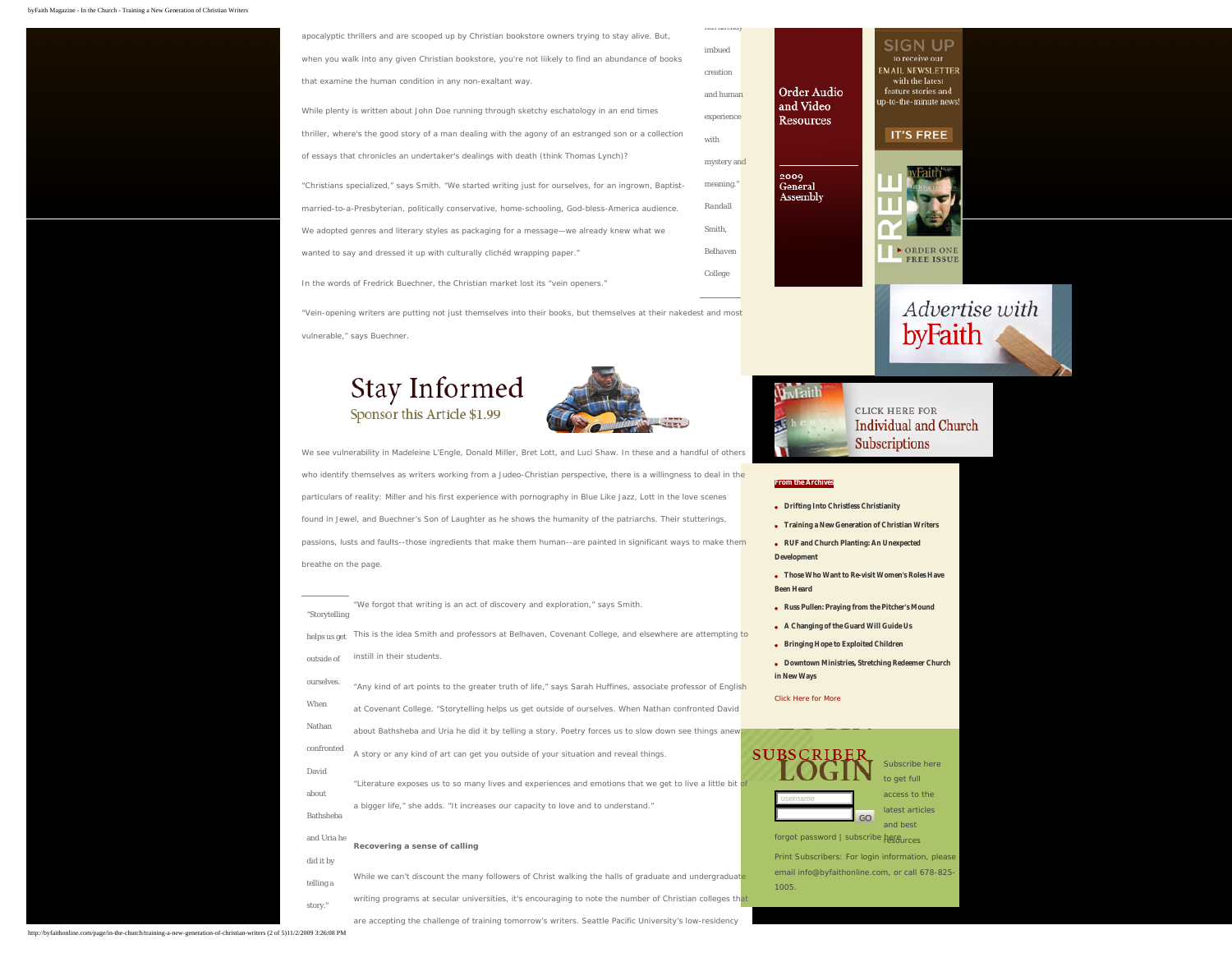#### byFaith Magazine - In the Church - Training a New Generation of Christian Writers

| Sarah     |                                                                                                        |
|-----------|--------------------------------------------------------------------------------------------------------|
|           | and regular MFA programs, for example, provide interaction with top Christian writers in the country   |
| Huffines. | including Thomas Lynch, Bret Lott, and Luci Shaw.                                                      |
| Covenant  |                                                                                                        |
| College   | What's makes Belhaven unique is that it's one of only 25 undergraduate institutions in the United      |
|           | States offering a bachelor of fine arts degree in creative writing, and the only Christian institution |

providing this tract of study. As is typical of BFA degrees in other areas (visual arts, dance, theater, and music) the BFA in creative writing requires more credits in the major than a BA for graduation, primarily in craft courses.

In higer education in general, the concepts of calling and mission have grown peripheral to the more practical tasks of training in a field and getting a good job--even for students in the arts. In the church, writers and artists are hardly mentioned, let alone encouraged in their pursuits. This decline of support from the academy and the Church makes the task of Belhaven, Covenant, and others all the more important as the literary world grows less and less accustomed to thoughtful Christians.

"I hope to borrow from Flannery O'Connor, that my students in their writing will be more attuned to 'the action of grace in territory held largely by the devil,'" says Smith. "[I hope they] will offer the full range of human experience digested from a Christian worldview perspective."

"Think of the range subjects of the Psalms: praising the God of creation, calling down judgment on the wicked, questioning God's sovereignty and goodness, lamenting the shortness of our days and the wickedness of our ways, affirming faith, hope, and love in the face of overwhelming circumstances. That's what I want my students to do."

*Adam Miller studied creative writing at Georgia State University in Atlanta, Ga.* 

# Comments All Fields Are Required: **First Name:** Bill **Last Name:** Furioso **Location:** Rochester New York **Comment:** "We are not the architects of meaning," says Smith, distinguishing a Christian worldview from its humanistic counterpart. Indeed, the idea that art is an end in itself and that the artist's work creates personal identity on the page has driven many toward an unhappy genius. "Instead," says Smith, "we acknowledge a divine, grand meaning-maker who has already imbued creation and human experience with mystery and meaning." Yes! Very well put. The Christian worldview brings art beyond the smallness of self expression to a reflection of the Divine in the midst of the fallen. This is not only good art - this is the "abundant life" Jesus has made available to humanity. I find art - indeed life itself unsatisfyingly"thin" when it lacks this dimension of spirit and truth. This perspective combined

with insight, sensitivity and mastery of language makes for great art.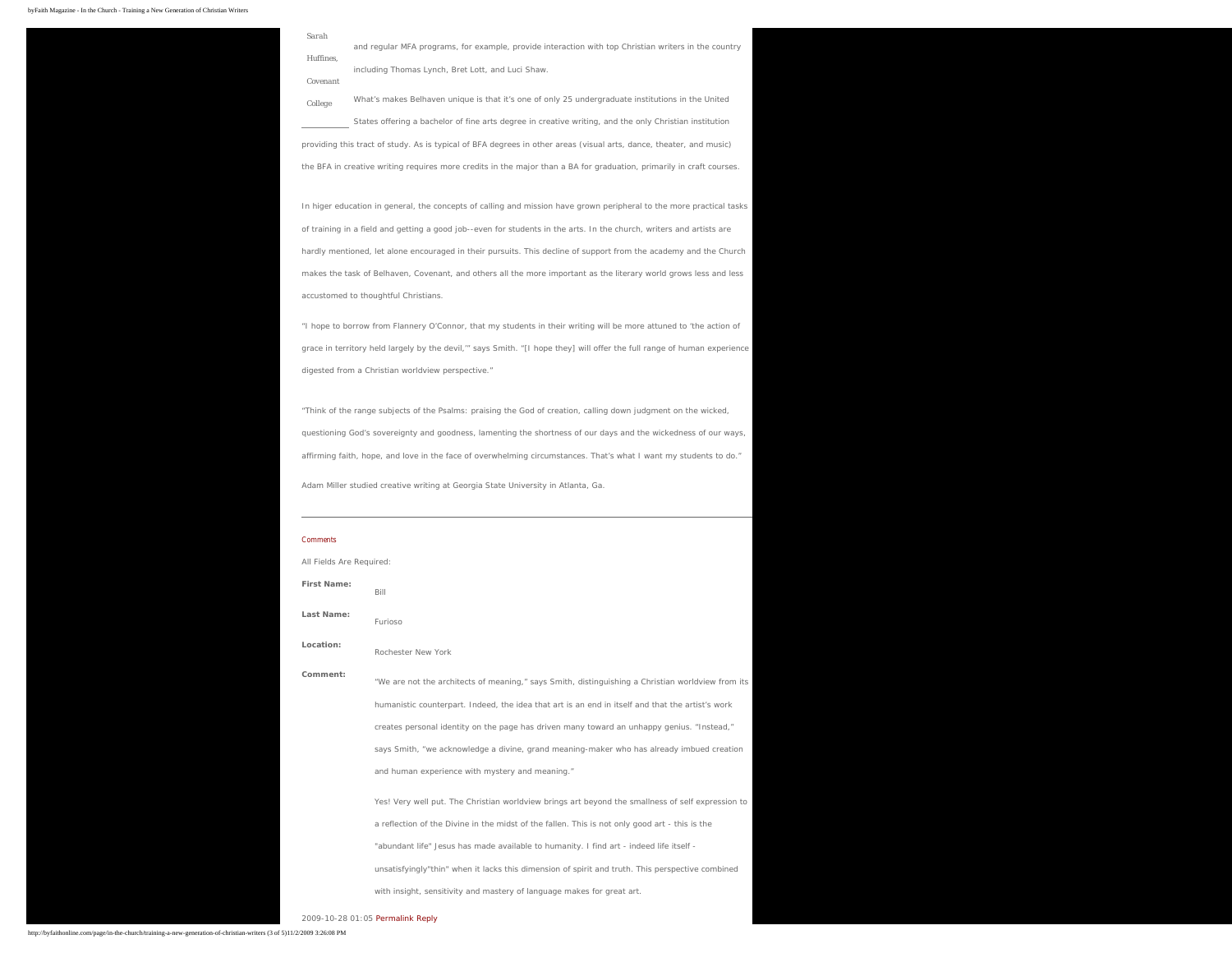| All Fields Are Required:                                                                           |  |
|----------------------------------------------------------------------------------------------------|--|
|                                                                                                    |  |
|                                                                                                    |  |
|                                                                                                    |  |
| My Belhaven roommate and I used to look out our window in the opposite direction - toward the      |  |
|                                                                                                    |  |
| writing late into the night. I can't say that our eyes were discerning, As Adam Miller wrote of Ms |  |
| Welty, but our imaginations were fired. Alas, if only I could return to that campus now and study  |  |
|                                                                                                    |  |
|                                                                                                    |  |

### 2009-10-28 12:11 [Permalink](http://byfaithonline.com/page/in-the-church/training-a-new-generation-of-christian-writers?comment=3395) [Reply](#page-0-0)

| All Fields Are Required: |                                                                                               |
|--------------------------|-----------------------------------------------------------------------------------------------|
| First Name:              | Carol                                                                                         |
| Last Name:               | King                                                                                          |
| Location:                | North Carolina                                                                                |
| Comment:                 | As a graduate of Belhaven, I wish with Marty Davis that I could be there now to study under   |
|                          | Randall Smith. When I attended, only one creative-writing course was offered, which I took; I |
|                          | longed for more. With the new emphasis on world view on the campus, and this new degree,      |
|                          | Belhaven has become a strong voice in the world of literature.                                |

### 2009-10-29 20:55 [Permalink](http://byfaithonline.com/page/in-the-church/training-a-new-generation-of-christian-writers?comment=3405) [Reply](#page-0-0)

| All Fields Are Required: |                                                                                                     |
|--------------------------|-----------------------------------------------------------------------------------------------------|
| First Name:              | Deanna                                                                                              |
| Last Name:               | Vanderver                                                                                           |
| Location:                | Jackson, MS                                                                                         |
| Comment:                 | Having Dr. Smith as a teacher has been a great experience. He truly enjoys creative writing and     |
|                          | knows what he teaches. He has a passion for poetry that has re-sparked my own. I'm so glad          |
|                          | that I came to Belhaven for Creative Writing. All the teachers here are fantastic. They really care |
|                          | about their students. We can visit them in their office and just talk about anything, like our      |
|                          | future, philospophy, history, anything.                                                             |

### 2009-10-30 12:42 [Permalink](http://byfaithonline.com/page/in-the-church/training-a-new-generation-of-christian-writers?comment=3411) [Reply](#page-0-0)

All Fields Are Required:

**First Name:** Steve

### http://byfaithonline.com/page/in-the-church/training-a-new-generation-of-christian-writers (4 of 5)11/2/2009 3:26:08 PM